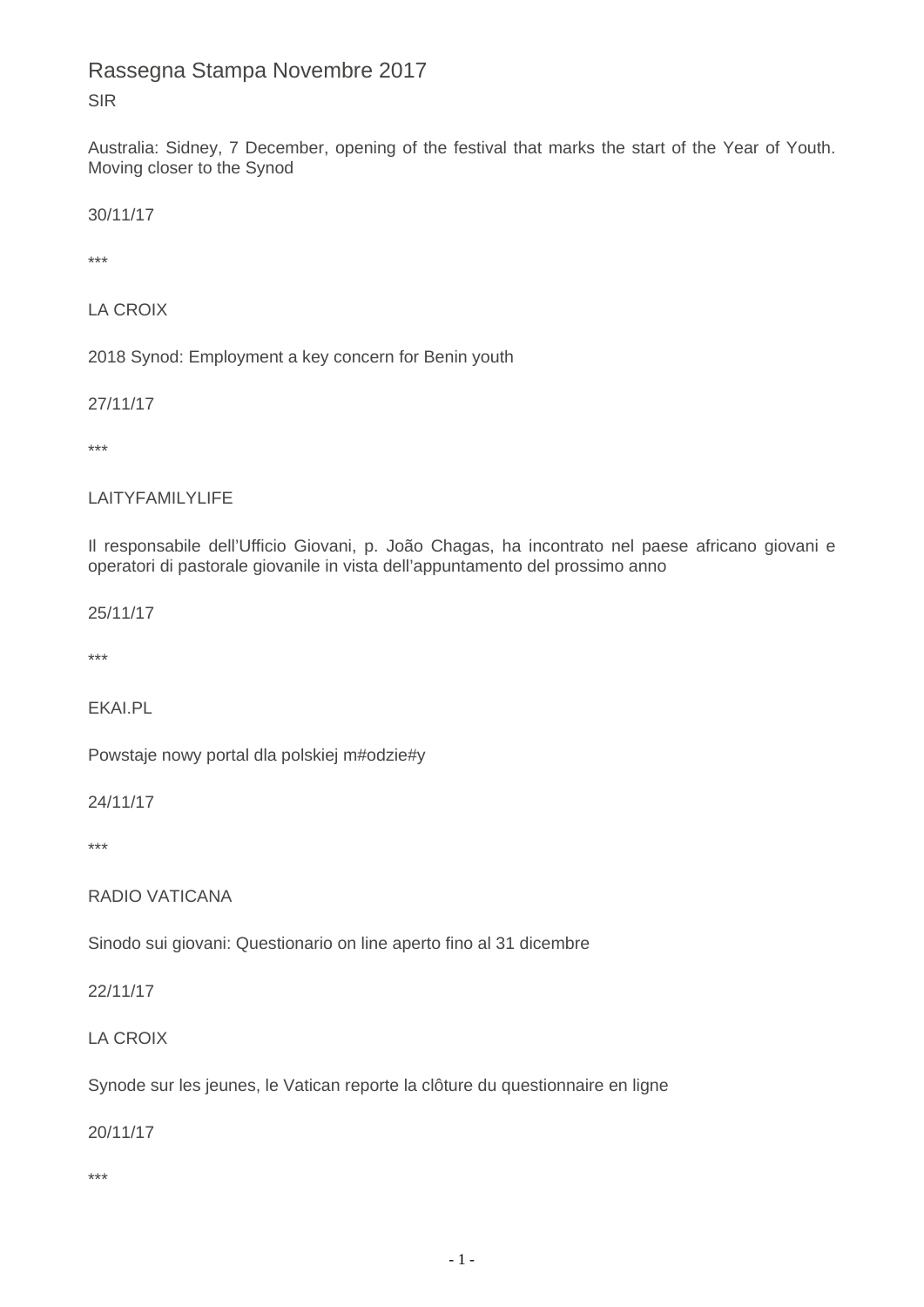#### SIR

Papa Francesco: Sinodo dei giovani dal 3 al 20 ottobre 2018. Card. da Rocha relatore generale. Segretari speciali p. Costa e p. Sala

18/11/2017

\*\*\*

```
ACI STAMPA
```
Sinodo sui giovani: il Papa nomina il Relatore Generale e i Segretari Speciali

18/11/2017

\*\*\*

Young people want to be heard, be part of leadership, report says

14/11/2017

\*\*\*

### AGENZIA SIR

France: Bishops' plenary meeting. "Need to reform seminaries", protecting the Roma, Synod for Youth

08/11/17

\*\*\*

#### AGENZIA SIR

Netherlands: Synod 2018, Bishops Conference's report on young people's condition. "A minority faith"

08/11/17

\*\*\*

### FIDES

The Indonesian youth, ready to announce the Gospel and the "extraordinary missionary month"

08/11/17

\*\*\*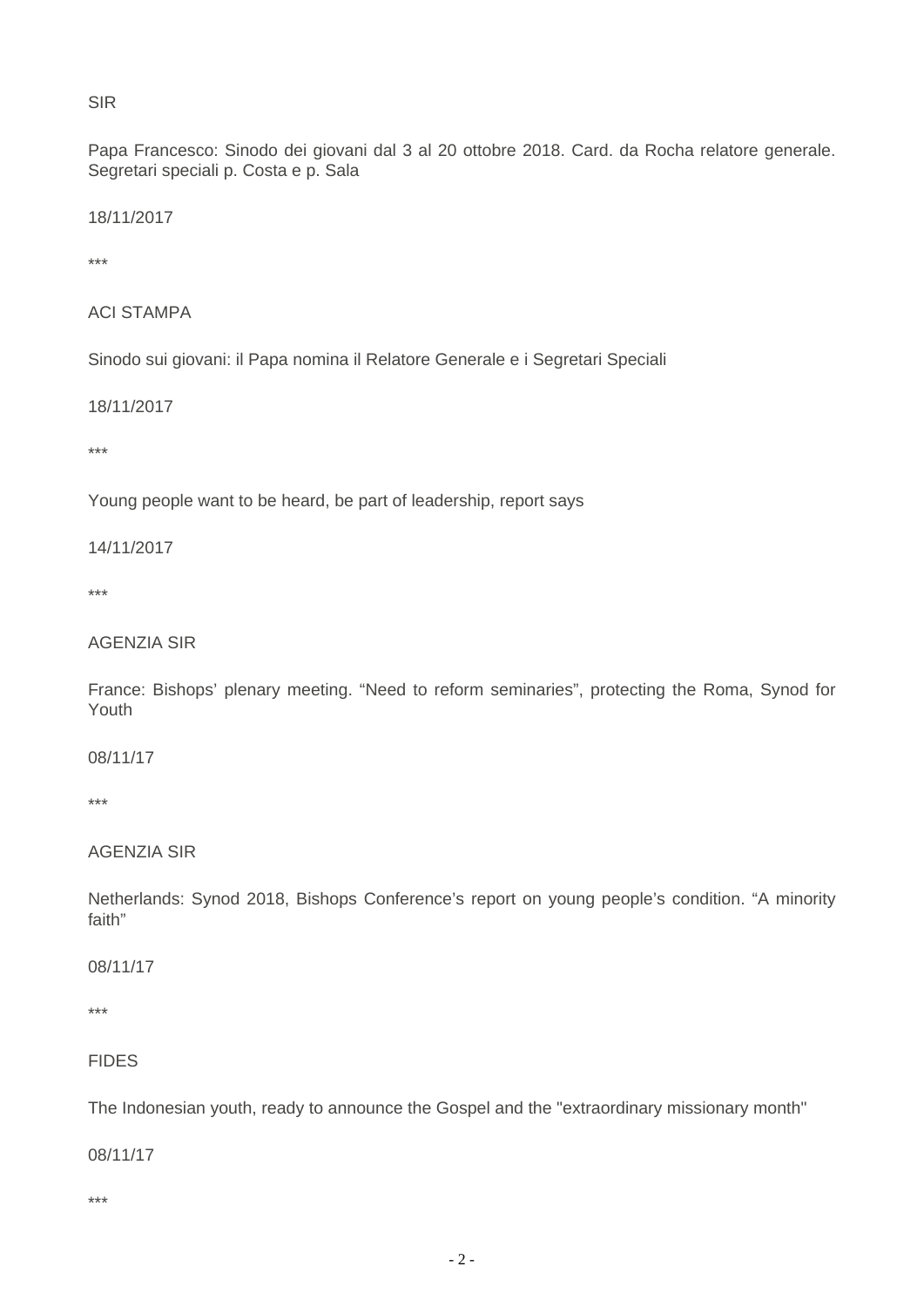## UMOFC

El Papa quiere escuchar a los jóvenes

08/11/17

\*\*\*

```
JÓVENES CATÓLICOS.es
```
Un Sínodo para la Esperanza. Los tres grandes retos para los jóvenes de hoy

08/11/17

\*\*\*

### AGENZIA SIR

Giovani: Snpg (Cei), un Vademecum per preparare il pellegrinaggio in vista dell'incontro con il Papa nell'agosto 2018

7/10/17

\*\*\*

### JEUNES-VOCATIONS.CATHOLIQUE.FR

Synthèse des contributions françaises

7/11/17

\*\*\*

IGLESIADESANTIAGO.CL

Zona Norte se reúne a preparar sínodo sobre jóvenes

04/11/18

\*\*\*

**SCHOENSTATT** 

A contribution to the Youth Synod and Pope Francis' visit to Chile

04/11/17